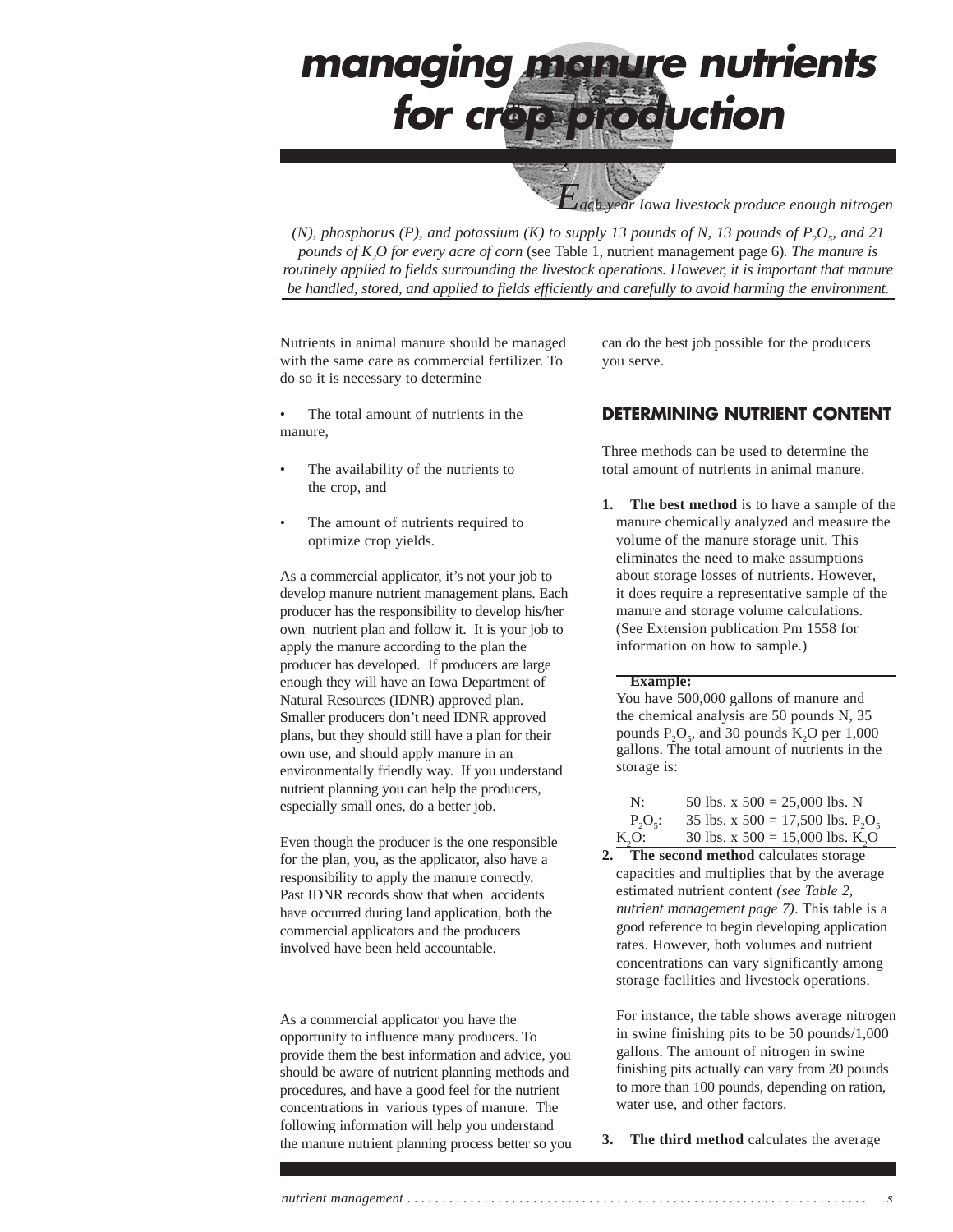amount of manure produced per day by the animals, multiplies that by the number of animals at the site, and assumes standard storage and handling losses. Table 3 *(see nutrient management page 8)* lists annual  $N, P, O<sub>z</sub>$ , and  $K<sub>2</sub>O$  production after estimated losses are deducted for each confinement space for various livestock species and manure handling systems. This method is a good one for planning the number of acres that will be needed for manure application for new facilities or for expansion of existing ones.

### **CROP AVAILABILITY**

Animal manure contains all the nutrients essential for plant growth. The form of plant nutrients in manure varies between the urine and fecal fractions, depending on nutrients and the species.

For example, about 48 percent of the N in cattle manure is contained in the feces and 52 percent in the urine (mostly as urea or uric acid). Virtually all the N in poultry manure is in the feces as urea or uric acid. The nutrients also are distributed between inorganic and organic forms within manure. The inorganic forms (primarily ammonia) are readily available for crop use. The nutrients in organic forms (pieces of soybean meal, hair, particles of corn, and complex organic acids) must be converted into inorganic forms in the soil before they can be used by crops. This conversion, called mineralization, is accomplished by microorganisms that live in all soils. Mineralization rates depend on factors such as soil temperature and moisture, making it difficult to predict how fast this process will occur.

### **Nitrogen availability**

The amount of the total nitrogen available depends on the species and whether the manure is liquid or solid. All of the N remaining in anaerobic lagoon effluent, and swine manure from liquid handling systems is available the first year of application. Research suggests that 30 to 40 percent of the total N in all other forms or manure (including liquid and semi-liquid bovine manure, and dry manures) is available for crops the year of application, with the rest becoming available in later years. Residual N availability should be estimated by using a late spring soil nitrate test (see Extension Publication Pm-1714).

Nitrogen in ammonium and urea can be lost into the atmosphere during and after land application (volatilization). If the manure is left on the soil's surface the ammonium and urea will form the gas ammonia. Ammonia moves freely into the atmosphere. You must therefore make adjustments for volatilization losses. The amount of N available after volatilization is the amount left for crops. Suggested adjustment factors from the Iowa Department of Natural Resources are listed in Table 4 *(see nutrient management page 9)*.

#### **Example 1:**

You have solid manure from a dairy operation that contains 12 pounds N, 6 pounds  $P_2O_5$ , and 12 pounds  $K<sub>2</sub>O$  per ton. The manure will be broadcast onto the land; it will not be incorporated.

*The volatilization correction =* 12 lbs. N x  $0.7 = 8.4$  lbs. N/ ton

*The amount of N available the year of application =* 8.4 lbs. N x  $0.35 = 2.9$  lbs. N/ton

### **Example 2:**

You have liquid swine manure from a farrow-to-finish operation that contains 44 pounds N, 32 pounds  $P_2O_5$ , and 24 pounds  $K_2O$ per 1,000 gallons. The manure will be broadcast and incorporated within 24 hours.

*The volatilization correction =* 44 lbs. N x  $0.95 = 41.8$  lbs. N/1,000 gallons

*The amount of N available the year of application is =* 41.8 lbs. N/1,000 gallons

(Remember that all the N in liquid swine manure is available to plants the first year.)

#### **Phosphorus availability**

Phosphorus is present in both inorganic and organic forms. About 60 percent of the total P in manure will be available to crops the year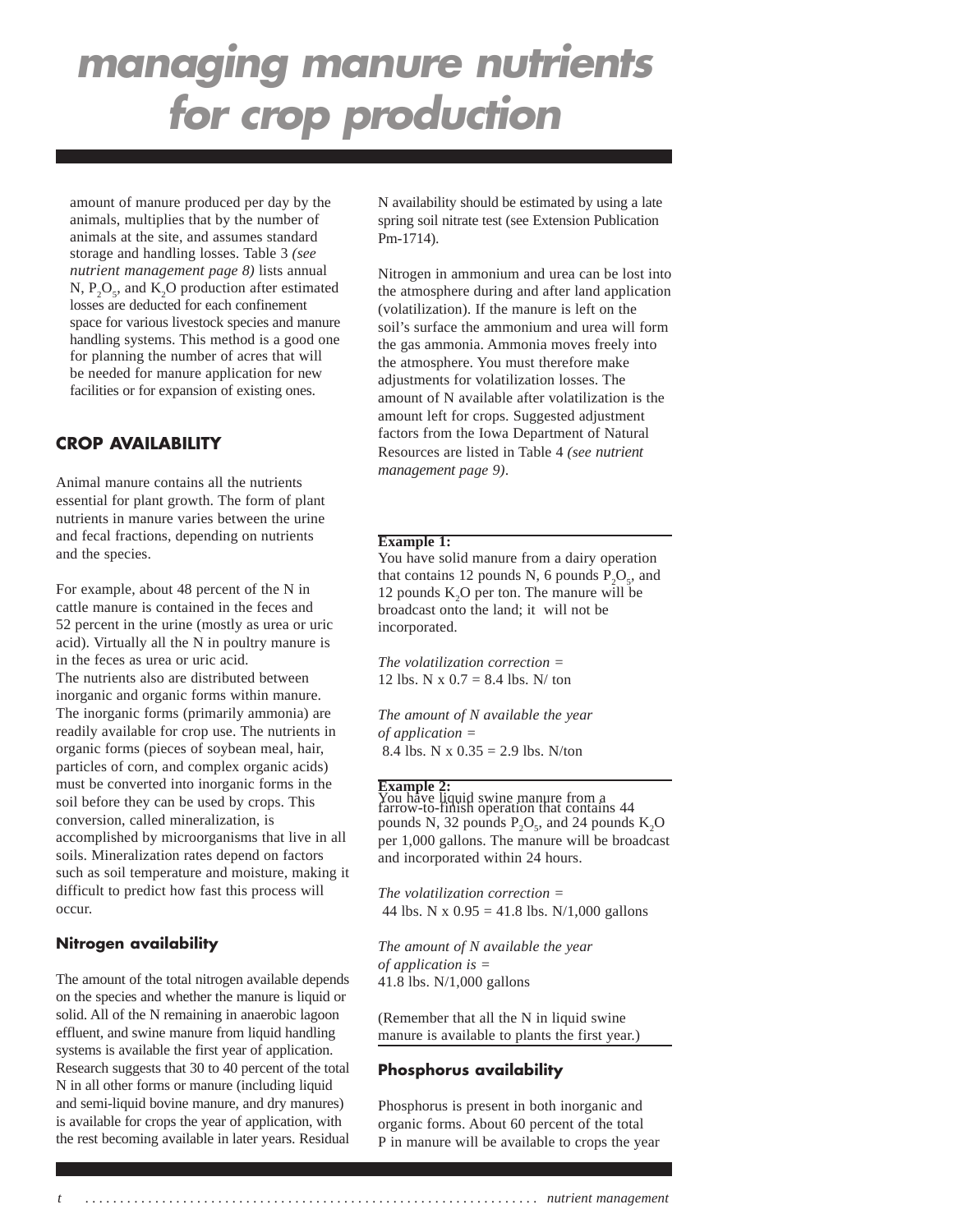of application but will have little effect on production if the manure is applied to soils that test "high" or "very high." See ISU Extension publication Pm-1688, "General Guide for Crop Nutrient Recommendations in Iowa" (\$1 per copy), for a complete list of soil test interpretations. If manure is applied to soils to replace the amount removed in the harvested portion of the crop, assume that all of the P is available.

If your soils test "very low," "low," or "optimum," crop yields likely will be reduced by under-application of P. If the manure is being applied to these soils, assume that 60 percent of the total P in the manure is available.

#### **Potassium availability**

Potassium is present in animal manure as the inorganic ion K+. This is the form of K used by plants, so assume that 100 percent of the total K in animal manure is available to plants the year of application.

### **NUTRIENT REQUIREMENTS FOR CROP PRODUCTION**

Manure application rates can be determined using N, P, or K. Regardless of the nutrient used for planning Iowa law specifies that N can't be applied in excess of crop requirements. There are two methods for determining nitrogen needs.

### **Method 1 for nitrogen**

You can estimate your nitrogen needs by multiplying the proven yield for a given field (or area of a field) by a factor that represents the crop's N requirement. Iowa has three factors for manure supplying nitrogen to corn *(see Figure 1,*

*nutrient management page 6)*. Table 5 *(nutrient management page 9)* shows nutrient removal for other crops. Calculate the requirement by taking the nitrogen requirement and reducing it by the amount of N contributed from other sources such as the previous crop, previous manure additions, or starter fertilizers.

#### *The equation is*

 $N$  fertilizer = (Proven yield x N factor) -N credits

N credits include:

- 1 pound N equivalent per bushel of soybean up to 50 pounds N per acre and
- 15 percent of the N in bedded manure applied the previous year
- alfalfa

### **Example:**

You have established that you can grow 150 bushels of corn per acre on a given field in north central Iowa. Last year's soybean crop yielded 60 bushels per acre.

*N fertilizer* = (150 x 1.2) - 50 lbs. N/acre  $(180) - 50 = 130$  lbs. N/acre

The 1.2 is the N factor for north central Iowa. Even though last year's soybean crop yielded 60 bushels per acre, the maximum N credit for soybeans is 50 pounds per acre.

### **Method 2 for nitrogen**

The other method is a Late Spring Soil Nitrate Test (see ISU Extension publication Pm-1714, "Nitrogen Fertilizer Recommendations for Corn in Iowa," single copy free). A zero- to 12-inch soil sample is collected from a field or parts of a field while corn is six to 12 inches tall. The soil sample is analyzed for nitrate-nitrogen  $(NO<sub>3</sub>-N)$ , and nitrogen then is applied according to Table 6 *(see nutrient management page 9)*. If the test indicates less than 20 ppm  $NO<sub>3</sub>$ -N under conditions of normal rainfall and favorable corn prices, nitrogen or manure must be sidedressed to ensure optimum yields. This method is difficult to use for determining how much manure to apply in the fall for next year's corn crop. The amount from Method 1, or slightly less, probably is a good estimate.

## **ALLOCATING MANURE TO FIELDS**

Manure can be allocated to supply the N, P, or K requirements of the crop that will be grown. Iowa law specifies that when using manure, the N applied cannot exceed the crop's N requirements. Annual application may result in a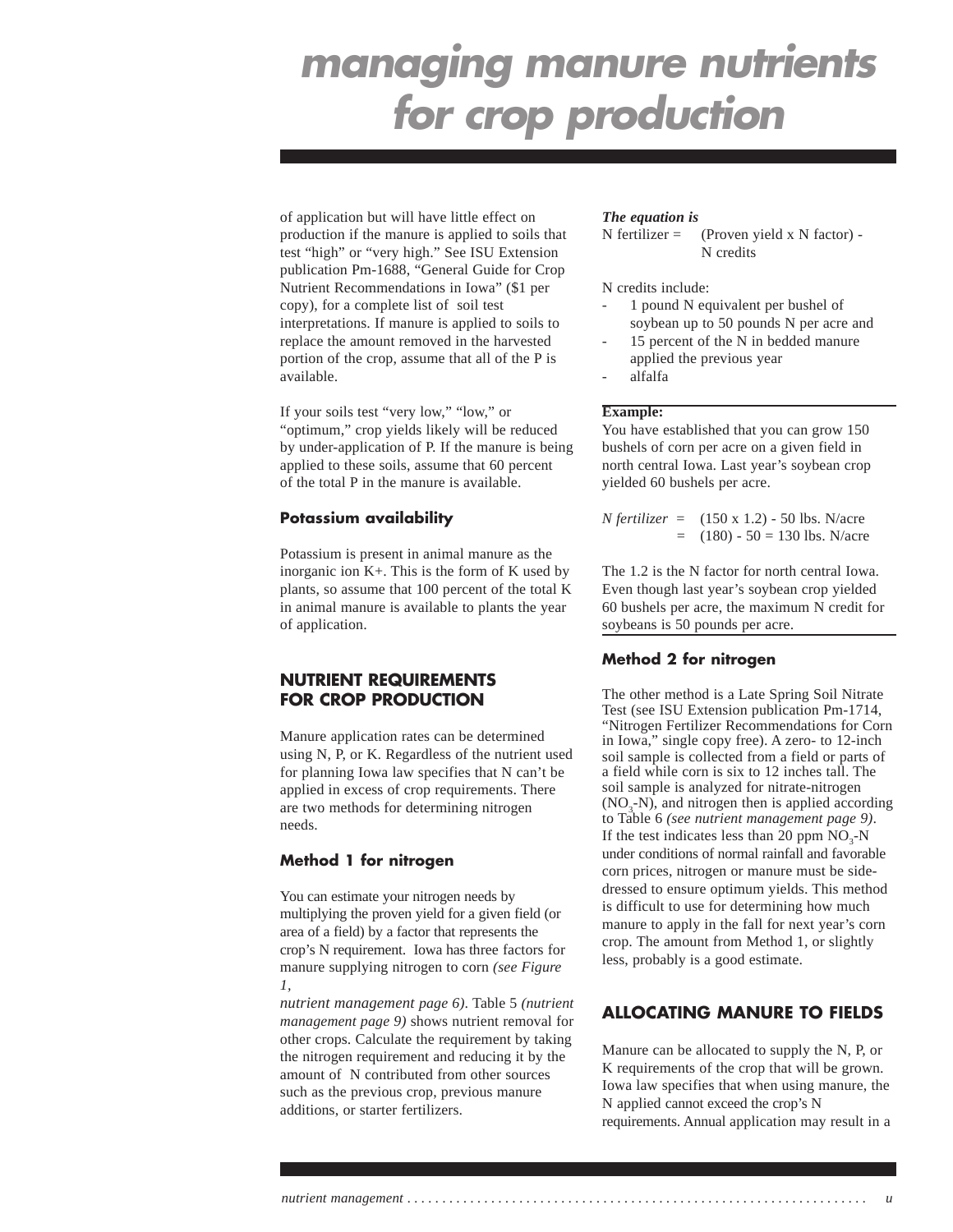rapid increase in soil test P and K. To avoid this it is advisable to apply manure based on N for corn in a corn-soybean rotation.

A more conservative approach is to apply the manure to supply the P or K needs of the crop. This will not result in increases in soil test P or K; however, it usually nearly doubles the acreage needed for manure application. Soil testing is the best way to determine the amount of P and K for optimum crop production. Applying manure to supply P or K, then using Method 2 for N (above) usually optimizes both the environmental and economic benefits of manure use.

Manure should be allocated as follows:

- Fields that test very low in P and K and are going to be planted to corn;
- Fields that test low in P and K and will be planted to corn;
- Fields that test very low in P and K and will be planted to soybeans; and
- Fields that test low in P and K and will be planted to soybeans.

*(See Table 7, nutrient management page 10 for a more complete list of suggested field priorities.)*

When selecting fields for manure application consider the nutrient requirements of your crop rotation. For example, in a corn-soybean rotation apply the manure to supply the N requirements of the corn, and the P may meet the requirements for both the corn and the soybeans. This usually is very effective in Iowa and is popular among producers. Also consider the proximity of fields to the manure storage facility and the time required to transport the manure. See the

worksheets in the applicator rules chapter to simplify this process.

### **SCHEDULING APPLICATION**

The time of application influences nutrient availability and potential movement. Fall

applications allow more time for organic portions of the manure to mineralize so they are available for plant uptake. However, the increased time for mineralization also allows for more potential nitrogen loss to the environment. Coarse-textured soils are the most likely to leach with fall-applied manure and nitrogen. Manure applied in the spring has the least amount of time for nitrogen loss to occur, but spring

application is the most likely to cause soil compaction.

As a general rule, do not apply manure in the fall unless the soil temperature is 50°F to a depth of four inches and cooling. This will slow the mineralization precess.

Applying manure to frozen soils increases the potential for environmental contamination. Nitrogen and phosphorus movement into surface water can be significant and nitrogen losses can be high. If manure must be applied to frozen

ground, it should be applied on relatively flat land (slopes <4 percent and well away from streams and waterways).

### **SUMMARY OF KEY POINTS**

- Manage the nutrients in animal manure as you would commercial fertilizer.
- Have a representative chemically analyze your manure to determine nutrient content.
- Adjust the rate of manure application to account for the plant availability of nitrogen and phosphorus.
- Adjust manure rates to account for nitrogen volatilization.
- Base the manure application rate on either nitrogen or phosphorus needs but do not exceed the N requirement.
- Consider the nutrient needs of crop rotations rather than individual crops.

*v . . . . . . . . . . . . . . . . . . . . . . . . . . . . . . . . . . . . . . . . . . . . . . . . . . . . . . . . . . . . . . . . . nutrient management*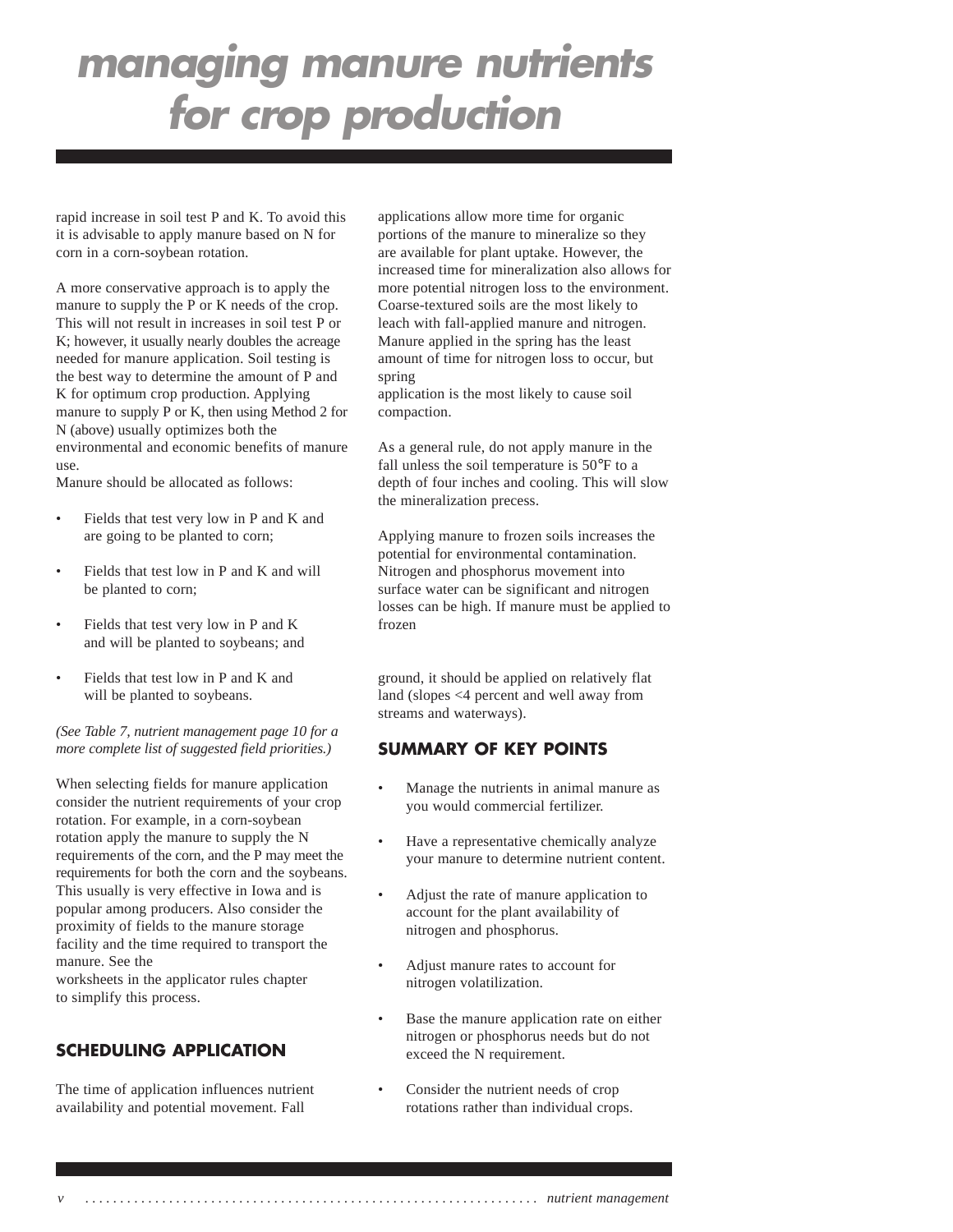- Allocate manure to fields based on soil tests and the crop to be grown.
- Fall applications of manure should not be made until the soil temperature is 50°F and cooling.

### *References*

*Blackmer, A.M., R.D. Voss, and A.P. Mallarino. 1997. Nitrogen fertilizer recommendations for corn in Iowa. Pm-1714. Iowa State University Extension. University Extension. Ames, IA*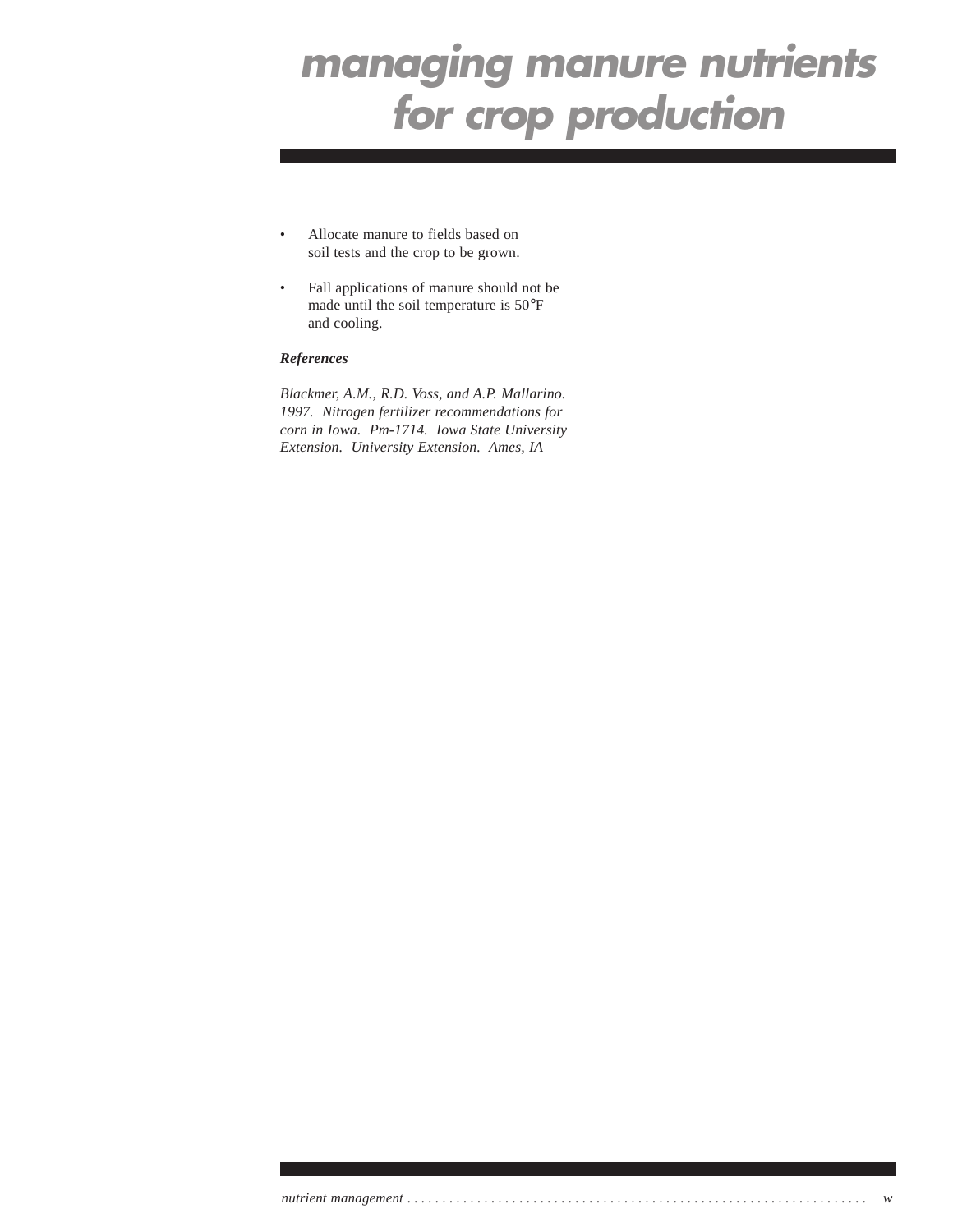

| TA 31: |
|--------|
|--------|

|                      | <b>PLANT AVAILABLE NUTRIENTS EXCRETED BY LIVESTOCK IN IOWA IN 1990</b> |                                           |                  |                                |        |                                                 |         |
|----------------------|------------------------------------------------------------------------|-------------------------------------------|------------------|--------------------------------|--------|-------------------------------------------------|---------|
| <b>ANIMAL</b>        | <b>NUMBER OF</b><br><b>ANIMALS<sup>a</sup></b>                         | -----NUTRIENTS EXCRETED <sup>b</sup><br>N | P, 0,            | $\cdots \cdots \cdots$<br>K, 0 | N      | ----- AVAILABLE NUTRIENTS' ----<br>$P_{2}0_{5}$ | K,O     |
|                      | x 1,000                                                                |                                           | lbs./animal year |                                |        | $\mathsf{lbs.}$ $(x\bar{1},000)$                |         |
| Beef (500 lbs.)      | 1.347                                                                  | 124                                       | 91               | 106                            | 41,757 | 42.902                                          | 71.391  |
|                      |                                                                        |                                           |                  |                                |        |                                                 |         |
| Dairy $(>500$ lbs.)  | 443                                                                    | 180                                       | 89               | 143                            | 19.935 | 13.799                                          | 31,675  |
|                      |                                                                        |                                           |                  |                                |        |                                                 |         |
| <b>Breeding Hogs</b> | 1.680                                                                  | 30                                        | 23               | 24                             | 12,600 | 13.524                                          | 20,160  |
| <b>Market Hogs</b>   | 11,820                                                                 | 30                                        | 23               | 24                             | 88,650 | 95.151                                          | 141,840 |
| <b>Chickens</b>      | 11,900                                                                 | 0.95                                      | 0.68             | 0.43                           | 2,826  | 2,832                                           | 2,559   |

<sup>o</sup> From 1990 Crop and Livestock Reporting Service.

b Midwest Planning Service. 1985, Livestock Waste Facilities Handbook (2nd ed.) MWPS-18.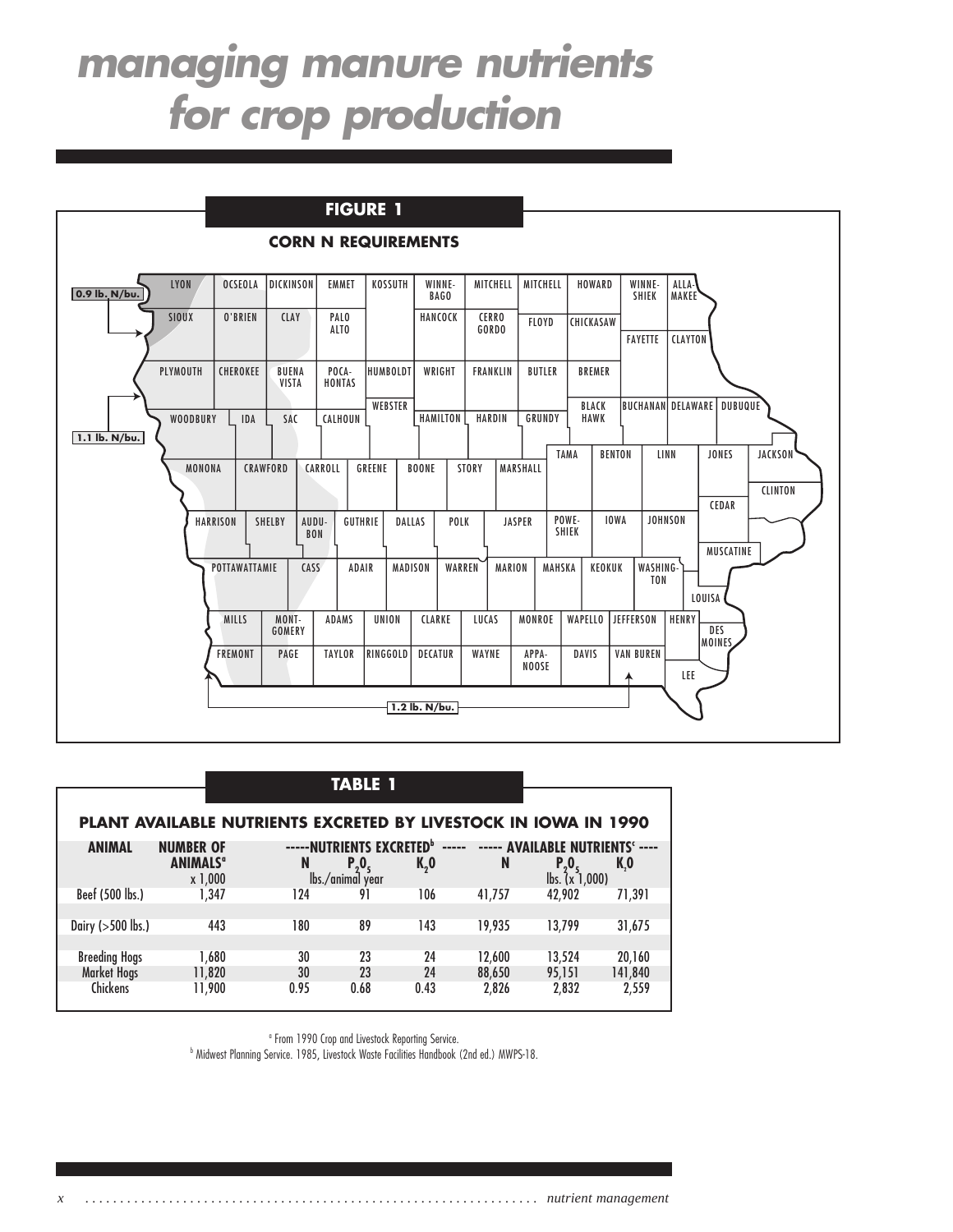### **TABLE 2**

## **NUTRIENTS IN ANIMAL MANURE**

(modified from Table 3, Pm-1599)

| <b>MANAGEMENT SYSTEM</b>                          | N       | $P_2O_5$                  |                     | K, 0                       |                |
|---------------------------------------------------|---------|---------------------------|---------------------|----------------------------|----------------|
|                                                   |         |                           |                     |                            | <b>MAN</b>     |
| LIQUID, PIT                                       |         | $-$ lbs./1,000 gallon $-$ |                     | gals./day                  | <b>SOLID</b>   |
| <b>Swine</b>                                      |         |                           |                     |                            |                |
| Nursery, 25 lbs.                                  | 35      | 20                        | 20                  | 0.2                        | <b>Swine</b>   |
| Grow-finish, 150 lbs. (wet/dry) 75                |         | 54                        | 40                  | 0.85                       | <b>Nurser</b>  |
| Grow-finish, 150 lbs. (dry feed) 50               |         | 42                        | 30                  | 1.2                        | Grow-1         |
| Grow-finish, 150 lbs. (earthen) 32                |         | 22                        | 20                  | 1.2                        | Gestat         |
|                                                   |         |                           |                     |                            | Sow ai         |
| Gestation, 400 lbs.                               | 25      | 25                        | 25                  | 1.6                        | Farrow         |
| Sow and littera, 450 lbs.                         | 25      | 20                        | 15                  | 3.5                        | Farrov         |
| Farrow-nursery <sup>b</sup>                       | 27      | 23                        | 22                  | 2.2                        |                |
| Farrow-finish <sup>c</sup>                        | 44      | 32                        | 24                  | 9.4                        | Dairy          |
|                                                   |         |                           |                     |                            | Cows,          |
| Dairy-confined                                    |         |                           |                     |                            | Heifer         |
| Cows, 1,200 lbs. or more                          | 30      | 15                        | 25                  | 11.8                       | Calves         |
| Heifers, 900 lbs.                                 | 30      | 15                        | 25                  | 8.8                        | Veal co        |
| Calves, 500 lbs.                                  | 30      | 15                        | 25                  | 4.9                        | Dairy          |
| Veal calves, 250 lbs.                             | 30      | 15                        | 25                  | 2.5                        |                |
| Dairy herd <sup>d</sup>                           | 30      | 15                        | 25                  | 18.5                       | Beef-          |
|                                                   |         |                           |                     |                            | Mature         |
| <b>Beef-confined</b>                              |         |                           |                     |                            | Finishi        |
| Mature cows, 1,000 lbs.                           | 40      | 25                        | 35                  | 7.2                        | Feeder         |
| Finishing, 900 lbs.                               | 40      | 25                        | 35                  | 6.5                        |                |
| Feeder calves, 500 lbs.                           | 40      | 25                        | 35                  | 3.6                        | <b>Poult</b>   |
|                                                   |         |                           |                     |                            | Layer,         |
| Lagoon <sup>e</sup>                               |         |                           |                     |                            | <b>Broiler</b> |
| (all animals)                                     | 4       | 3                         | 4                   | ??                         | Turkey         |
|                                                   |         |                           |                     |                            |                |
| <b>OPEN LOT RUNOFF</b>                            |         |                           |                     |                            | <b>Open</b>    |
|                                                   |         |                           |                     |                            | Beef,          |
| <b>Earthen lots (liquids)</b>                     |         |                           |                     |                            | Dairy,         |
| Beef, 400 sq. ft./hd.                             | 3       | 1                         | 6                   | 4.9                        | Swine,         |
| Dairy, 1,000 sq. ft./hd.                          | 3       | 1                         | 6                   | 13.5                       |                |
| Swine, 50 sq. ft./hd.                             | 3       | Ī                         | 6                   | 0.7                        |                |
|                                                   |         |                           |                     |                            |                |
| <b>Concrete lots (liquids)</b>                    | 6       | $\overline{2}$            |                     |                            |                |
| Beef, 400 sq. ft./hd.                             |         |                           | 7<br>7              | 1.6                        |                |
| Dairy, 1,000 sq. ft./hd.<br>Swine, 50 sq. ft./hd. | 6<br>15 | 2<br>5                    | $\Pi$ <sub>c,</sub> | 3.2<br>$0.5_{\text{star}}$ |                |

| <b>MANAGEMENT SYSTEM</b>                   | N  | P, O, |    | K,0   |
|--------------------------------------------|----|-------|----|-------|
| SOLID MANURE (BEDDED) ----- lbs./ton ----- |    |       |    |       |
| Swine-confined                             |    |       |    |       |
| Nursery, 25 lbs.                           | 14 | 9     | 11 | 0.34  |
| Grow-finish, 150 lbs.                      | 14 | 9     | 11 | 2.05  |
| Gestation, 400 lbs.                        | 14 | 9     | 11 | 2.77  |
| Sow and litter, 450 lbs.                   | 14 | 9     | 11 | 6.16  |
| Farrow-nurserv                             | 14 | 9     | 11 | 6.09  |
| Farrow-finish                              | 14 | 9     | 11 | 12.25 |
|                                            |    |       |    |       |
| Dairy-confined                             |    |       |    |       |
| Cows, 1,200 lbs. or more                   | 12 | 6     | 12 | 19.93 |
| Heifers, 900 lbs.                          | 12 | 6     | 12 | 14.95 |
| Calves, 500 lbs.                           | 12 | 6     | 12 | 8.3   |
| Veal calves, 250 lbs.                      | 12 | 6     | 12 | 4.15  |
| Dairy herd                                 | 12 | 6     | 12 | 32.77 |
|                                            |    |       |    |       |
| <b>Beef-confined</b>                       |    |       |    |       |
| Mature cows, 1,000 lbs.                    | 12 | 6     | 12 | 12.23 |
| Finishing, 900 lbs.                        | 12 | 6     | 12 | 11    |
| Feeder calves, 500 lbs.                    | 12 | 6     | 12 | 6.11  |
|                                            |    |       |    |       |
| Poultry                                    |    |       |    |       |
| Layer, caged, 4 lbs. <sup>f</sup>          | 35 | 80    | 50 | 9.6   |
| Broiler, litter, 2 lbs.                    | 65 | 65    | 45 | 10.5  |
| Turkeys, litter, 10 lbs.                   | 40 | 40    | 25 | 35    |
|                                            |    |       |    |       |
| Open lot (solids - scraped)                |    |       |    |       |
| Beef, 400 sq. ft./hd.                      | 22 | 16    | 14 | 3     |
| Dairy, 1,000 sq. ft./hd.                   | 11 | 6     | 11 | 11.5  |
| Swine, 50 sq. ft./hd.                      | 15 | 14    | 9  | 1.2   |
|                                            |    |       |    |       |
|                                            |    |       |    |       |
|                                            |    |       |    |       |
|                                            |    |       |    |       |

a Sow and litter figures are per farrowing crate.

b Farrow-nursery figures are per sow in the breeding herd and include one farrowing sow, five gestation sows, and nine nursery pig spaces. c Farrow-finish figures are per sow in the breeding herd and include one farrowing sow, five gestation sows, nine nursery pigs, and 36 finishing pig spaces. <sup>d</sup> Per productive cow in the herd; includes lactating cow, 330 days; dry cow, 35 days; heifer, 222 days; and calf, 165 days.

e Weights assumed: beef, 1,000 pounds.; dairy, 1,200 pounds.; swine, 150 pounds.  $\frac{1}{2}$  Wet basis at 41 percent moisture.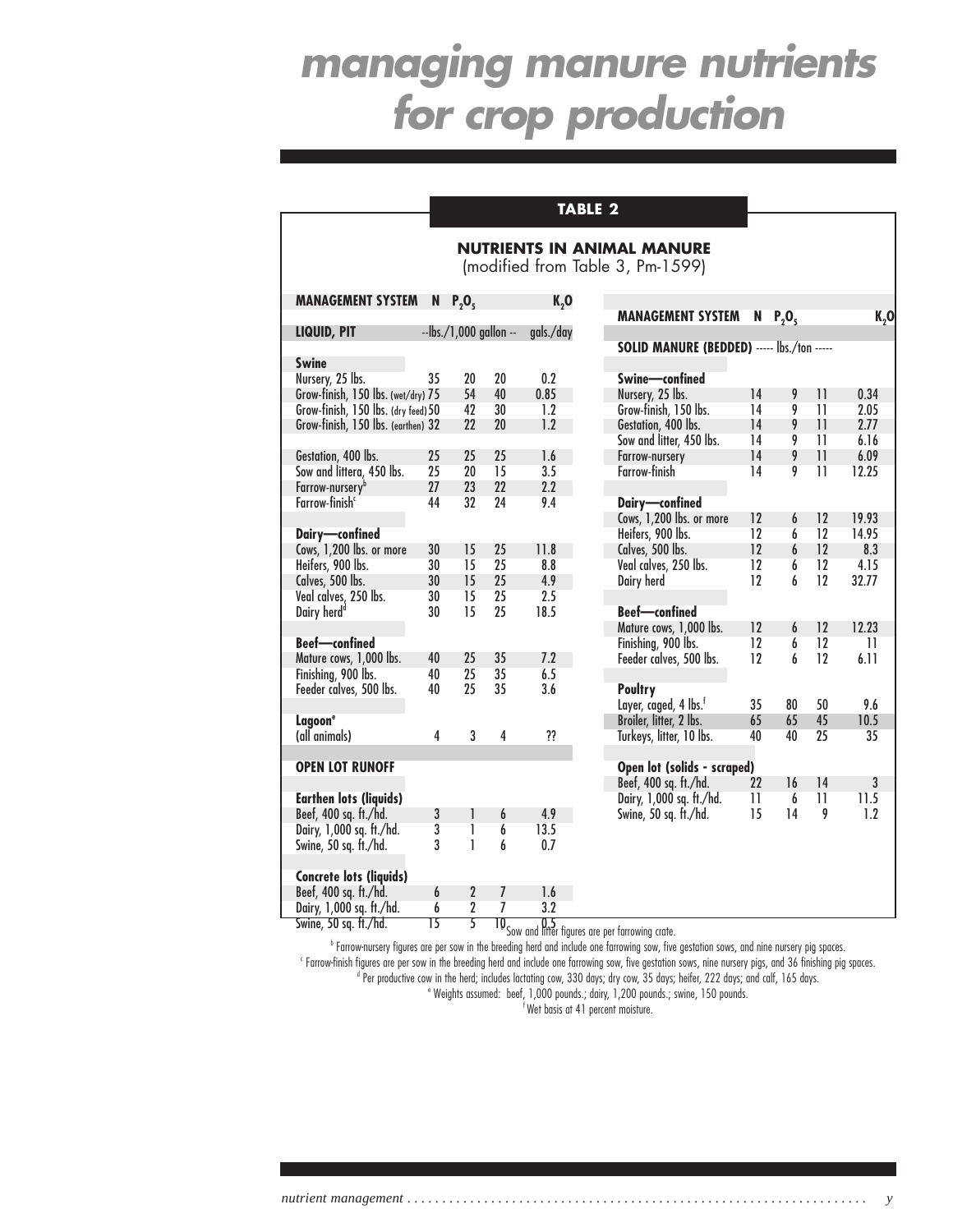## **TABLE 3**

### **NUTRIENTS EXCRETED BY ANIMALS**

(modified from Table 3, Pm-1599)

| <b>MANAGEMENT SYSTEM</b>               | N               | P, O,          |                          | $K_{2}$ O | MANAGEMEI            |
|----------------------------------------|-----------------|----------------|--------------------------|-----------|----------------------|
| LIQUID, PIT                            |                 |                | ---- lbs./space/year --- | qals.     |                      |
|                                        |                 |                |                          | day       | <b>OPEN LOT RI</b>   |
| Swine                                  |                 |                |                          |           |                      |
| Nursery, 25 lbs.                       | $\overline{2}$  | 1              | 1                        | 0.2       | <b>Earthen lots</b>  |
| Grow-finish, 150 lbs. (wet/dry) 23     |                 | 17             | 12                       | 0.85      | Beef, 400 sq. f      |
| Grow-Finish, 150 lbs. (dry feeds)21    |                 | 15             | 11                       | 1.2       | Dairy, 1,000 so      |
| Grow-Finish, 150 lbs. (earthen) 14     |                 | 10             | 9                        | 1.2       | Swine, 50 sq. f      |
| Gestation, 400 lbs.                    | 14              | 14             | 14                       | 1.6       |                      |
| Sow and littera, 450 lbs.              | 32              | 26             | 19                       | 3.5       | <b>Concrete lots</b> |
| Farrow-nursery <sup>b</sup>            | 22              | 18             | 18                       | 2.2       | Beef, 400 sq. f      |
| Farrow-finish <sup>c</sup>             | 150             | 109            | 82                       | 9.4       | Dairy, 1,000 so      |
| Dairy-confined                         |                 |                |                          |           | Swine, 50 sq. f      |
| Cows, 1,200 lbs. or more               | 129             | 65             | 108                      | 11.8      | <b>SOLID MANU</b>    |
| Heifers, 900 lbs.                      | 97              | 48             | 81                       | 8.8       | dav                  |
| Calves, 500 lbs.                       | 54              | 27             | 45                       | 4.9       | Swine-conf           |
| Veal calves, 250 lbs.                  | 27              | 13             | 22                       | 2.5       | Nursery, 25 lbs      |
| Dairy herd <sup>d</sup>                | 203             | 101            | 169                      | 18.5      | Grow-finish, 1!      |
|                                        |                 |                |                          |           | Gestation, 400       |
| <b>Beef-confined</b>                   |                 |                |                          |           | Sow and litter,      |
| Mature cows, 1,000 lbs.                | 105             | 66             | 92                       | 7.2       | Farrow-nursery       |
| Finishing, 900 lbs.                    | 95              | 59             | 83                       | 6.5       | Farrow-finish        |
| Feeder calves, 500 lbs.                | 53              | 33             | 46                       | 3.6       |                      |
|                                        |                 |                |                          |           | Dairy-confi          |
| <b>LAGOON<sup>e</sup></b>              |                 |                |                          |           | Cows, 1,200 lb       |
|                                        |                 |                |                          |           | Heifers, 900 lb      |
| <b>Swine</b>                           |                 |                |                          |           | Calves, 500 lbs      |
| Nursery, 25 lbs.                       | 1               | 0.7            | 1                        | 0.7       | Veal calves, 25      |
| Grow-finish, 150 lbs.                  | 6               | 5              | 6                        | 4.1       | Dairy herd           |
| Gestation, 400 lbs.                    | 5               | $\overline{4}$ | 5                        | 3.7       |                      |
| Sow and litter <sup>a</sup> , 450 lbs. | $\overline{11}$ | 8              | 11                       | 7.5       | <b>Beef-confin</b>   |
| Farrow-nursery <sup>b</sup>            | 8               | 6              | 8                        | 5.4       | Mature cows, 1       |
| Farrow-finish <sup>c</sup>             | 44              | 33             | 44                       | 30        | Finishing, 900       |
|                                        |                 |                |                          |           | Feeder calves,       |
| Dairy-confined                         |                 |                |                          |           |                      |
| Cows, 1,200 lbs. or more               | 59              | 44             | 59                       | 40.1      | <b>POULTRY</b>       |
| Heifers, 900 lbs.                      | 44              | 33             | 44                       | 29.9      |                      |
| Calves, 500 lbs.                       | 24              | 18             | 24                       | 16.5      |                      |
| Veal calves, 250 lbs.                  | 12              | 9              | 12                       | 8.2       | Layer, caged, 4      |
| Dairy herd <sup>d</sup>                | 87              | 66             | 87                       | 59.8      | Broiler, litter, 2   |
|                                        |                 |                |                          |           | Turkeys, litter,     |
| <b>Beef-confined</b>                   |                 |                |                          |           |                      |
| Mature cows, 1,000 lbs.                | 23              | 17             | 23                       | 15.7      | Open lot (sol        |
| Finishing, 900 lbs.                    | 19              | 14             | 19                       | 13.1      |                      |

| <b>MANAGEMENT SYSTEM</b>                                                                                                                          | N                                | P, O,                            |                                               | K,0                                           |
|---------------------------------------------------------------------------------------------------------------------------------------------------|----------------------------------|----------------------------------|-----------------------------------------------|-----------------------------------------------|
| <b>OPEN LOT RUNOFF</b>                                                                                                                            |                                  | ---- lbs./space/year ---         |                                               | qals./<br>day                                 |
| <b>Earthen lots (liquids)</b><br>Beef, 400 sq. ft./hd.<br>Dairy, 1,000 sq. ft./hd.<br>Swine, 50 sq. ft./hd.                                       | 5<br>15<br>1                     | 2<br>5<br>0.3                    | 11<br>29<br>2                                 | 4.9<br>13.5<br>0.7                            |
| <b>Concrete lots (liquids)</b><br>Beef, 400 sq. ft./hd.<br>Dairy, 1,000 sq. ft./hd.<br>Swine, 50 sq. ft./hd.                                      | 3<br>7<br>3                      | 1<br>2<br>1                      | 4<br>8<br>$\overline{2}$                      | 1.6<br>3.2<br>0.5                             |
| <b>SOLID MANURE (BEDDED)</b><br>day                                                                                                               |                                  |                                  |                                               | T./hd./                                       |
| Swine-confined<br>Nursery, 25 lbs.<br>Grow-finish, 150 lbs.<br>Gestation, 400 lbs.<br>Sow and litter, 450 lbs.<br>Farrow-nursery<br>Farrow-finish | 5<br>29<br>39<br>86<br>85<br>172 | 3<br>18<br>25<br>55<br>55<br>110 | $\overline{4}$<br>23<br>30<br>68<br>67<br>135 | 0.34<br>2.05<br>2.77<br>6.16<br>6.09<br>12.25 |
| Dairy-confined<br>Cows, 1,200 lbs. or more<br>Heifers, 900 lbs.<br>Calves, 500 lbs.                                                               | 239<br>179<br>100                | 120<br>90<br>50                  | 239<br>179<br>100                             | 19.93<br>14.95<br>8.3                         |
| Veal calves, 250 lbs.<br>Dairy herd<br><b>Beef-confined</b>                                                                                       | 50<br>293                        | 25<br>197                        | 50<br>393                                     | 4.15<br>32.77                                 |
| Mature cows, 1,000 lbs.<br>Finishing, 900 lbs.<br>Feeder calves, 500 lbs.                                                                         | 147<br>132<br>73                 | 73<br>66<br>37                   | 147<br>132<br>73                              | 12.23<br>11<br>6.11                           |
| <b>POULTRY</b>                                                                                                                                    |                                  | ----lbs./1,000 birds/year ----   |                                               |                                               |
| Layer, caged, 4 lbs.<br>Broiler, litter, 2 lbs.<br>Turkeys, litter, 10 lbs.                                                                       | 367<br>585<br>1,400              | 840<br>585<br>1,400              | 525<br>405<br>875                             | 9.6<br>10.5<br>35                             |
| Open lot (solids - scraped)                                                                                                                       |                                  |                                  |                                               |                                               |

b Farrow-nursery figures are per sow in the breeding herd and include one farrowing sow, five gestation sows, and nine nursery pig spaces.

c Farrow-finish figures are per sow in the breeding herd and include one farrowing sow, five gestation sows, nine nursery pigs, and 36 finishing pig spaces. <sup>d</sup> Per productive cow in the herd; includes lactating cow, 330 days; dry cow, 35 days; heifer, 222 days; and calf, 165 days.

e Weights assumed: beef, 1,000 pounds.; dairy, 1,200 pounds; swine, 150 pounds.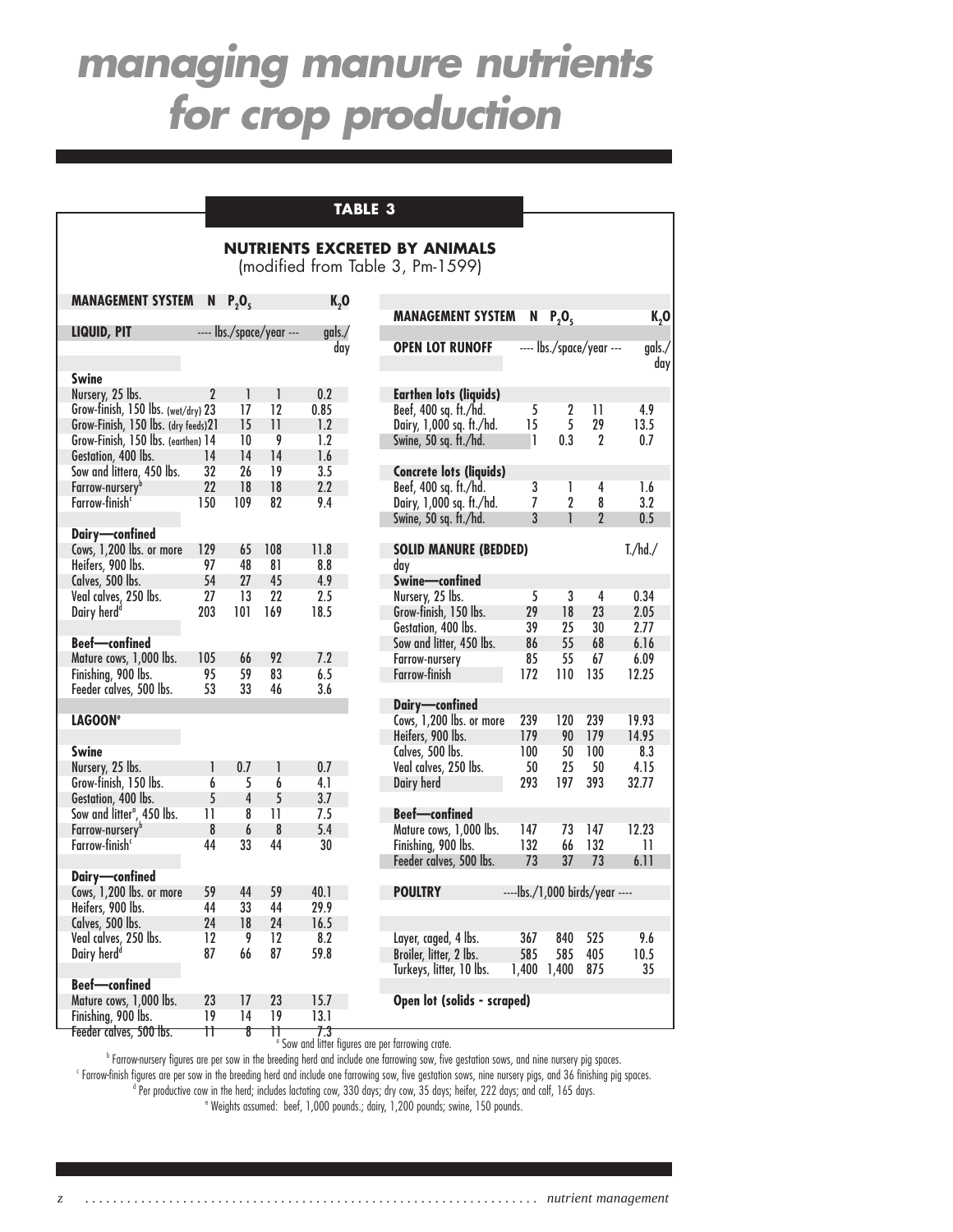### **TABLE 4**

#### **CORRECTION FACTORS TO ACCOUNT FOR NITROGEN VOLATILIZATION LOSSES DURING LAND APPLICATION OF ANIMAL MANURE**

| <b>APPLICATION METHOD</b>                 | <b>CORRECTION FACTOR</b> |
|-------------------------------------------|--------------------------|
| Direct injection                          | 0.98                     |
| Broadcast and incorporate within 24 hours | 0.95                     |
| Broadcast and incorporate after 24 hours  | 0.80                     |
| Broadcast liquid, no incorporation        | 0.75                     |
| Broadcast dry, no incorporation           | 0.70                     |
| Irrigation, no incorporation              | 0.60                     |

Source: Iowa Department of Natural Resources

#### **TABLE 5**

| <b>NUTRIENT REMOVAL FOR IOWA CROPS</b> |              |      |          |        |  |  |
|----------------------------------------|--------------|------|----------|--------|--|--|
|                                        |              |      |          |        |  |  |
| <b>CROP</b>                            | <b>UNITS</b> | N    | $P_2O_5$ | $K2$ O |  |  |
| Corn                                   | bu.          |      | 0.4      | 0.3    |  |  |
| Soybeans                               | bu.          | 3.8  | 0.8      | 1.5    |  |  |
| Alfalfa                                | ton          | 50   | 12.5     | 50     |  |  |
| Oats                                   | bu.          | 0.75 | 0.4      | 1.0    |  |  |
| Wheat                                  | bu.          | 1.3  | 0.6      | 0.3    |  |  |
| Smooth brome                           | ton          | 40   | 9        | 47     |  |  |
| <b>Orchardgrass</b>                    | ton          | 38   | 14       | 68     |  |  |
| Tall fescue                            | ton          | 38   | 12       | 66     |  |  |
| Switch grass                           | ton          | 21   | 12       | 66     |  |  |
| Sorghum-sudan                          | ton          | 40   | 12       | 38     |  |  |
| Vetch                                  | ton          | 56   | 12       | 47     |  |  |
| Red clover                             | ton          | 43   | 10       | 33     |  |  |
| Perennial ryegrass                     | ton          | 24   | 12       | 34     |  |  |
| Timothy                                | ton          | 25   | 9        | 32     |  |  |
| Wheat straw                            | ton          | 13   | 4        | 25     |  |  |

### **TABLE 6**

### **NITROGEN FERTILIZER RECOMMENDATIONS FOR MANURED<sup>®</sup> SOILS AND CORN AFTER ALFALFA**

(from Blackmer, Voss, and Mallarino, 1997)

|                                              |                          |                                 | - Recommended N rate ------------------- |
|----------------------------------------------|--------------------------|---------------------------------|------------------------------------------|
| <b>GRAIN AND FERTILIZER PRICES</b>           | <b>SOIL TEST NITRATE</b> | <b>EXCESSb RAINFALL</b>         | <b>NORMAL RAINFALL</b>                   |
|                                              |                          |                                 |                                          |
|                                              | ppm N                    | $\mathsf{lbs. N}/\mathsf{acre}$ | lbs. N/acre                              |
|                                              | $0 - 10$                 | 90                              | 90                                       |
| <b>Unfavorable</b>                           | $11-15$                  |                                 | 60                                       |
| $(1 \text{ bu. buys } 7 \text{ lbs. of } N)$ | $16-20$                  |                                 | 0c                                       |
|                                              | >20                      |                                 |                                          |
|                                              | $0 - 10$                 | 90                              | 90                                       |
| Favorable                                    | $11 - 15$                | 60                              | 60                                       |
| (1 bu. buys 15 lbs. of N)                    | $16 - 25$                |                                 | 30                                       |
|                                              |                          |                                 |                                          |

<sup>a</sup> A field should be considered manured if animal manures were applied with a reasonable degree of uniformity since harvest of the previous crop or in two of the past four